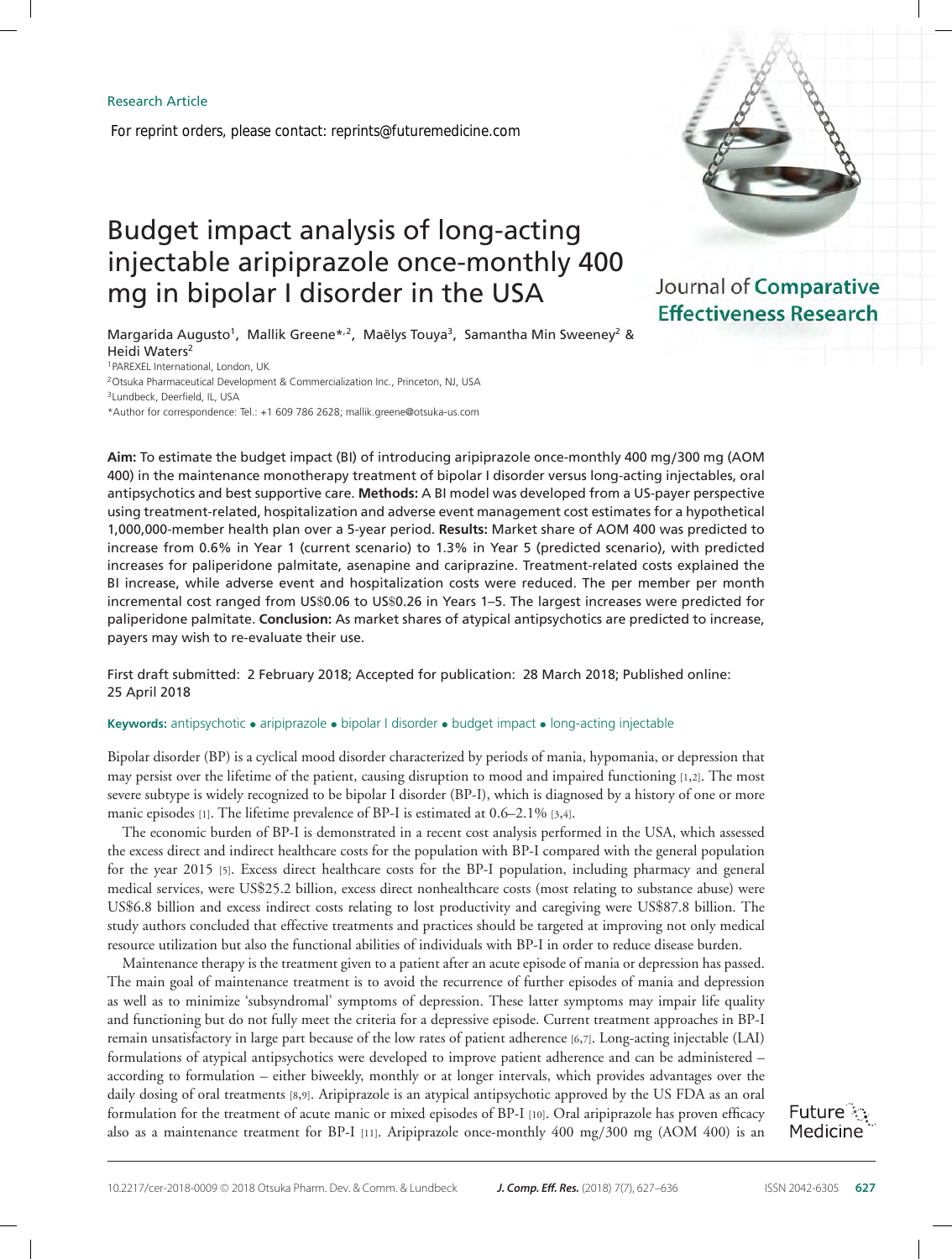

#### **Figure 1. Budget impact model structure.**

\*Treatment-related cost include: drug acquisition, administration and long-acting injectable treatment-initiation costs.

BP-I: Bipolar I disorder.

LAI formulation of aripiprazole that is administered once monthly. A 52-week, double-blind, placebo-controlled, randomized withdrawal trial demonstrated that AOM 400 delayed the time to, and reduced the rate of, recurrence of mood episodes (NCT01567527) [12]. Based on these results, AOM 400 recently received approval from the FDA for the maintenance monotherapy treatment of BP-I in adults [13].

A modeling study from a US healthcare payer perspective concluded that AOM 400 represents a cost-effective maintenance monotherapy treatment of BP-I and is associated with a lower estimated number of mood episodes and hospitalizations than other atypical antipsychotics included in that analysis: namely, risperidone LAI, paliperidone palmitate, cariprazine, asenapine and best supportive care (BSC) [14]. The objective of the present analysis was to evaluate the budget impact (BI) from the healthcare payer perspective of establishing AOM 400 as a maintenance monotherapy treatment of BP-I in adults, when compared with the same comparator treatments as included in the cost–effectiveness analysis mentioned above.

#### **Methods**

#### Modeling approach

A BI model was developed to assess the incremental impact of AOM 400 as a maintenance monotherapy treatment of BP-I in a hypothetical cohort of 1,000,000 insured health plan members (Figure 1). The total costs of maintenance treatment in the current scenario (observed) were compared with a predicted scenario (projected) that included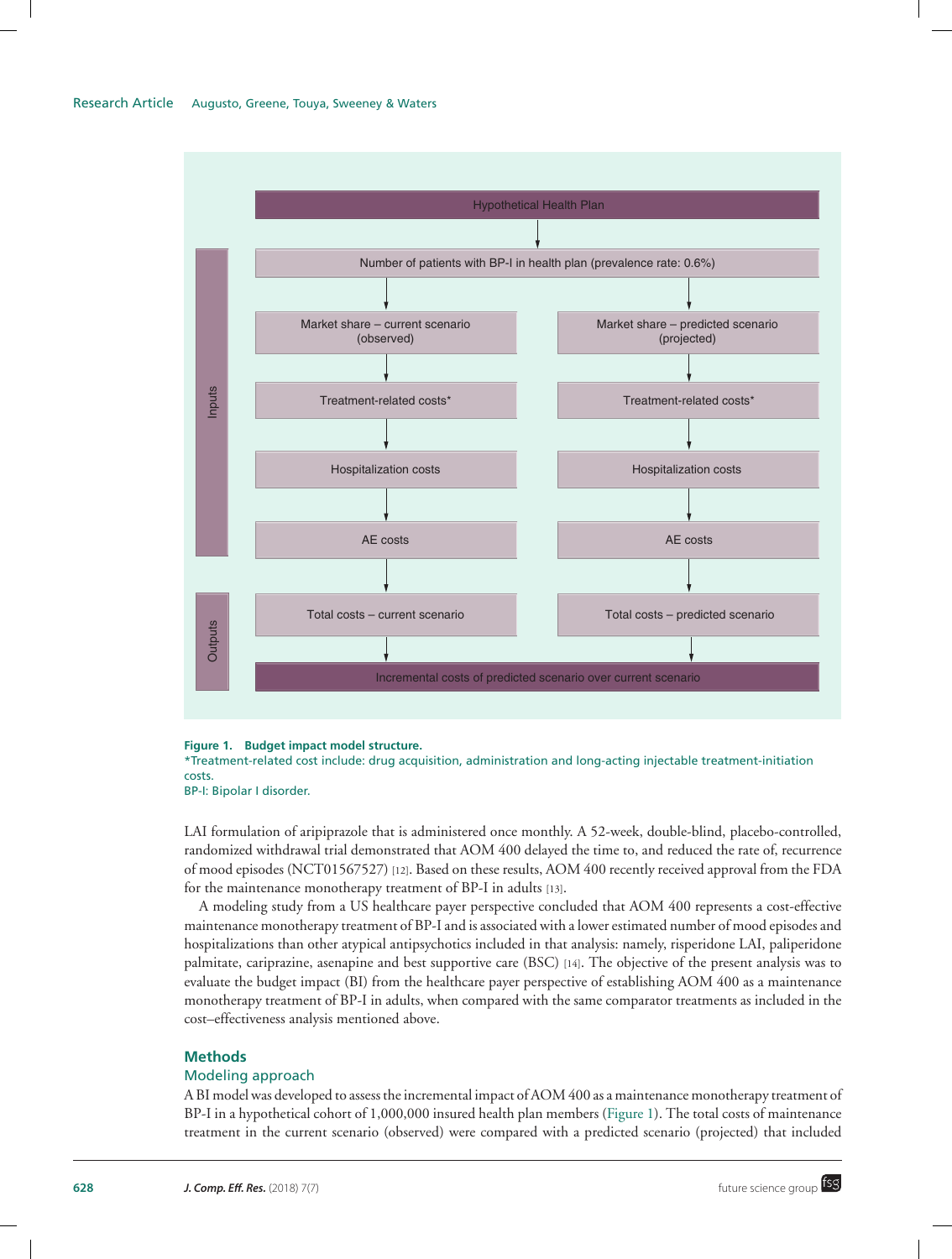increased uptake of AOM 400 and other branded antipsychotics according to market share estimations over a 5-year-time horizon.

The first step in the BI analysis was to estimate the total number of patients eligible to receive maintenance treatment for BP-I; secondly to determine the proportions of patients in both scenarios who would receive each treatment every year for the 5-year time horizon; and finally to estimate the costs associated with drug acquisition, hospitalization and treatment-emergent adverse events (AEs) for each treatment. Discounting was not included.

## Population

Based on a 12-month BP-I prevalence of 0.6%, 6000 patients would be eligible for maintenance treatment in a cohort of 1,000,000 health plan members [3,15].

## Treatments included in the analysis

Treatments in the treatment mix included, in addition to AOM 400, the branded LAI atypical antipsychotics: risperidone (the only other LAI approved in the USA for maintenance treatment of BP-I) and paliperidone palmitate (frequently used off-label for maintenance treatment of BP-I) and oral branded atypical antipsychotics: cariprazine and asenapine (the only branded oral antipsychotics with an indication for acute treatment of manic or mixed episodes associated specifically with BP-I in adults). Placebo treatment was used as a proxy for BSC.

### Input data

### *Drug acquisition costs*

Information on the dosing and the number of administrations for each drug was taken from the FDA labels. The dose mix for each drug was extracted from Truven MarketScan $^{\textrm{\textregistered}}$  Medicaid and Medicare/Commercial Database (Truven Health Analytics, MI, USA) for the period 1 July 2015 to 20 June 2016. Unit costs were from the RED BOOK™ (Thomson Reuters:PDR Network, NJ, USA) accessed in February 2017 [16]. Wholesale acquisition costs (WAC) were used in the base-case model since these are most appropriate from the US healthcare payer perspective (Tables 1 & 2).

## *Treatment initiation costs*

Treatment initiation costs of LAIs were included for all LAI-naive patients, based on the US prescribing information for each product; these costs were applied in Year 1 of the BI analysis only, and no treatment initiation costs were included for the oral atypical antipsychotics or BSC (Table 2).

## *Drug administration costs*

Drug administration costs were applied for LAI treatments, as these require healthcare visits. The administration cost per year was calculated as the number of visits, based on the FDA prescribing information, multiplied by the cost per visit (US\$26.61), obtained from the physician fee schedule code: 96372, 'Therapeutic, prophylactic, or diagnostic injection (specify material injected); subcutaneous or intramuscular' [21].

## *Adverse event costs*

AE rates were derived from product labels and/or clinical trial data of the respective treatments for AEs reported in at least 5% of patients in the trials [12,17–20] and calculated as the number of events divided by the sample size for a specific-time period. AE rates for paliperidone palmitate were estimated using data for schizophrenia, as this drug has not been studied in patients with BP. The costs of AEs were derived using the physician fee schedule for the office visit cost and the Medi-Span database WAC [22] (lower price per day) (Table 3).

## *Hospitalization*

The total probability of a mood episode for AOM 400 and placebo (proxy of BSC) was obtained from clinical trial data [12] and is calculated as a sum of their relapse rates. For the other LAIs, the probability of a hospitalization was estimated by using the relapse rate for BSC (placebo as proxy) and multiplying it by the relative risks of relapse into manic, mixed and depressive episodes for each comparator presented in a systematic literature review [23]. For paliperidone palmitate, the relative risk for paliperidone oral was used as a proxy, as no data are available for the LAI formulation. The rate of relapse per mood episode for the two oral comparators was assumed to be the average of the estimated rates within the atypical antipsychotics group (aripiprazole, olanzapine, paliperidone and quetiapine).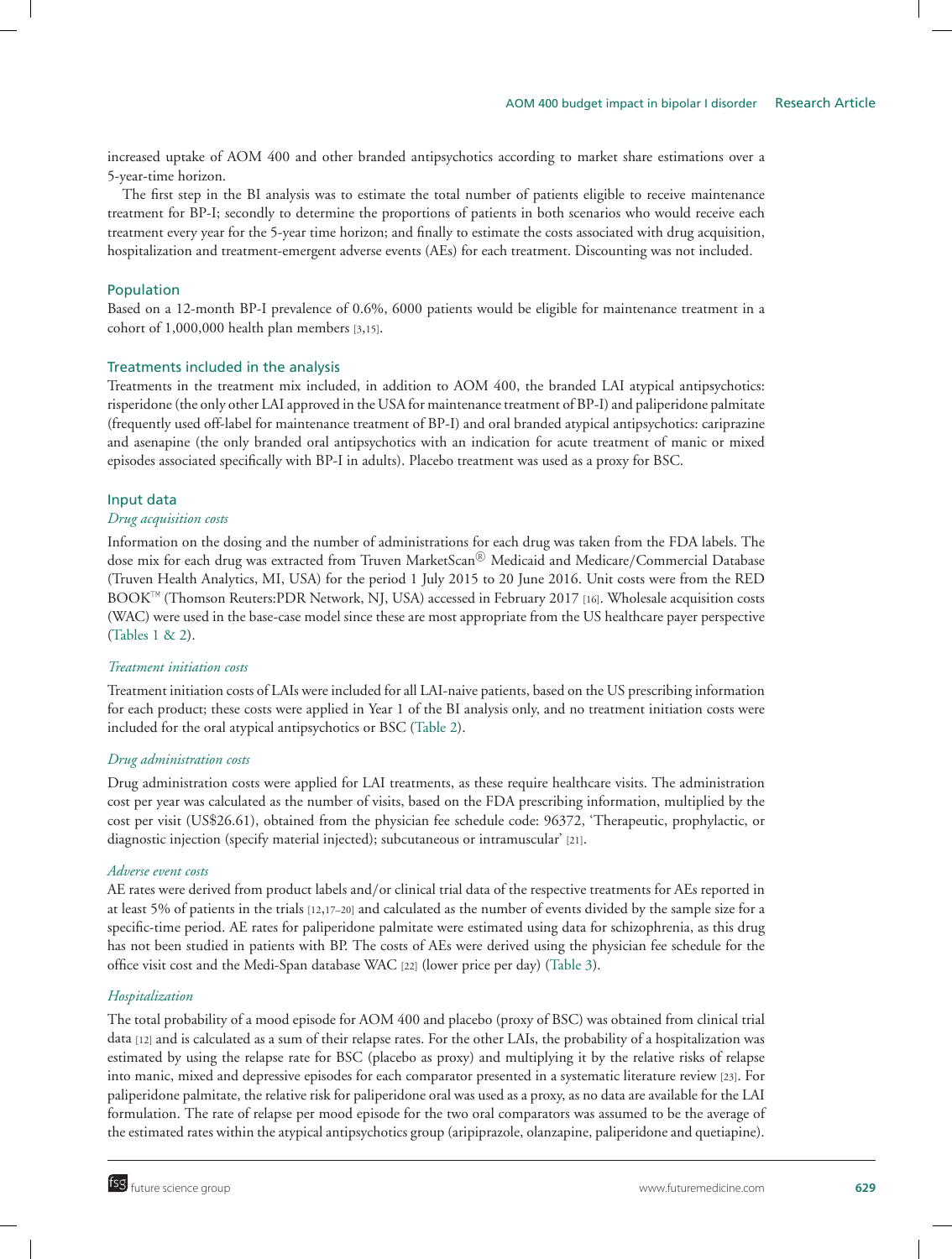## Research Article Augusto, Greene, Touya, Sweeney & Waters

| Table 1. Drug acquisition costs - maintenance treatment (interventions).                     |                           |                                    |                      |  |  |  |
|----------------------------------------------------------------------------------------------|---------------------------|------------------------------------|----------------------|--|--|--|
| <b>Treatments</b>                                                                            | WAC (US\$) unit cost [16] | Number of administrations per year | Cost per year (US\$) |  |  |  |
| Formulation (% patients)                                                                     |                           |                                    |                      |  |  |  |
| <b>AOM 400</b>                                                                               | -                         | $\qquad \qquad -$                  | $\qquad \qquad -$    |  |  |  |
| 300 mg (17.8)                                                                                | 1407.59                   | 12.00 [13]                         | 16,891               |  |  |  |
| 400 mg (82.2)                                                                                | 1876.79                   | $\overline{\phantom{0}}$           | 22,521               |  |  |  |
|                                                                                              |                           | Average                            | 21,522               |  |  |  |
| Paliperidone palmitate                                                                       |                           |                                    |                      |  |  |  |
| 39 mg (0.3)                                                                                  | 382.89                    | 12.00 [17]                         | 4595                 |  |  |  |
| 78 mg (2.0)                                                                                  | 765.82                    | $\qquad \qquad -$                  | 9190                 |  |  |  |
| 117 mg (23.9)                                                                                | 1148.74                   | -                                  | 13,785               |  |  |  |
| 156 mg (39.5)                                                                                | 1531.72                   | $\overline{\phantom{0}}$           | 18,381               |  |  |  |
| 234 mg (34.3)                                                                                | 2297.52                   | $\overline{\phantom{0}}$           | 27,570               |  |  |  |
|                                                                                              |                           | Average                            | 20,205               |  |  |  |
| <b>Risperidone LAI</b>                                                                       |                           | 26.00 [18]                         |                      |  |  |  |
| 12.5 mg (5.7)                                                                                | 208.25                    | -                                  | 5415                 |  |  |  |
| 25 mg (32.9)                                                                                 | 416.45                    | -                                  | 10,828               |  |  |  |
| 37.5 mg (28.7)                                                                               | 624.71                    | -                                  | 16,242               |  |  |  |
| 50 mg (32.8)                                                                                 | 832.96                    | $\overline{a}$                     | 21,657               |  |  |  |
|                                                                                              |                           | Average                            | 15,625               |  |  |  |
| Cariprazine                                                                                  |                           |                                    |                      |  |  |  |
| 1.5 mg (32.5)                                                                                | 33.54                     | 365.25 [19]                        | 12,249               |  |  |  |
| 3 mg (54.0)                                                                                  | 33.54                     | $\overline{\phantom{a}}$           | 12,249               |  |  |  |
| 4.5 mg (7.9)                                                                                 | 33.54                     | $\overline{a}$                     | 12,249               |  |  |  |
| 6 mg (5.5)                                                                                   | 33.54                     | $\qquad \qquad -$                  | 12,249               |  |  |  |
|                                                                                              |                           | Average                            | 12,249               |  |  |  |
| Asenapine                                                                                    |                           |                                    |                      |  |  |  |
| 2.5 mg (5.4)                                                                                 | 18.28                     | 365.25 [20]                        | 6676                 |  |  |  |
| 5 mg (36.1)                                                                                  | 16.02                     | $\overline{a}$                     | 5850                 |  |  |  |
| 10 mg (58.5)                                                                                 | 16.02                     | $\qquad \qquad -$                  | 5850                 |  |  |  |
|                                                                                              |                           | Average                            | 5894                 |  |  |  |
| AOM: Aripiprazole once-monthly: LAI: Long-acting injectable: WAC: Wholesale acquisition cost |                           |                                    |                      |  |  |  |

AOM: Aripiprazole once-monthly; LAI: Long-acting injectable; WAC: Wholesale acquisition cost.

| Table 2. Treatment initiation costs.                                                                  |                     |                                     |                                            |        |
|-------------------------------------------------------------------------------------------------------|---------------------|-------------------------------------|--------------------------------------------|--------|
| <b>Treatment</b>                                                                                      | Cost per day (US\$) | <b>Duration</b>                     | Cost of oral overlap<br>(US <sub>3</sub> ) | Ref.   |
| Oral aripiprazole prior to AOM 400                                                                    | 9.69                | 14 days                             | 135.71                                     | $[16]$ |
| Oral risperidone prior to risperidone LAI                                                             | 5.60                | 21 days                             | 117.69                                     | [16]   |
| <b>Treatment</b>                                                                                      | Drug cost (US\$)    | <b>Administration cost</b><br>(USS) | Cost of intramuscular<br>overlap (US\$)    |        |
| Initiation dose of paliperidone palmitate lon-acting injectable (234 mg<br>on Day 0; 156 mg on Day 8) | 3829.24             | 53.23                               | 3882.47                                    | $[21]$ |
| .                                                                                                     |                     |                                     |                                            |        |

AOM: Aripiprazole once monthly; LAI: Long-acting injectable.

Hospitalization costs were included in the BI model as treatment-specific costs, as shown in Table 4. The hospitalization cost for an admission for a principal diagnosis of BD (US\$6678.81) was estimated using weighted national estimates from the Healthcare Cost and Utilization Project and National Inpatient Sample [24]. The total cost of hospitalization for each treatment was estimated by multiplying the average cost of a hospitalization by the proportion of the patients who were hospitalized.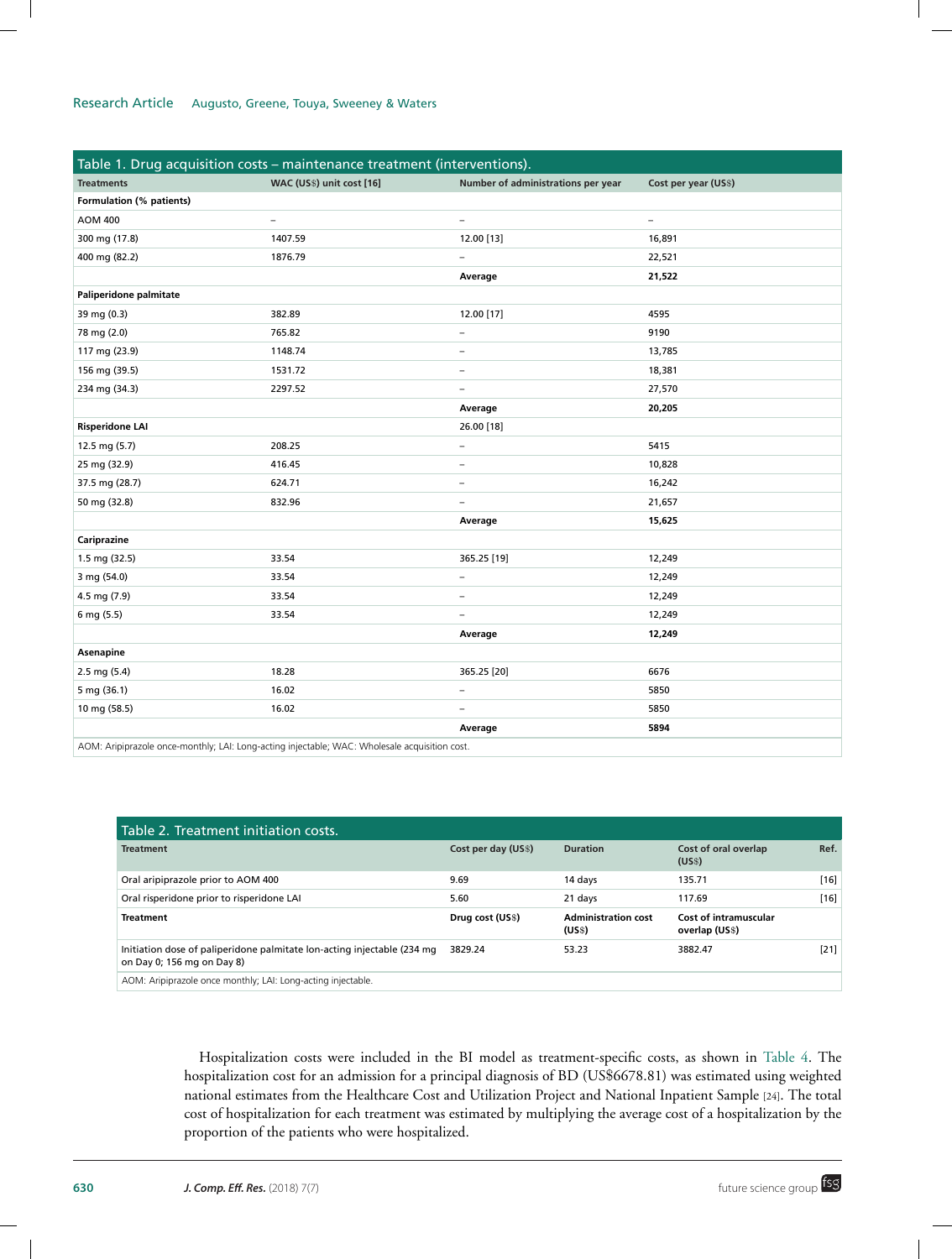| Table 3. Costs of adverse events.       |                     |                                                                            |                              |                                       |                                          |                           |                                |                           |
|-----------------------------------------|---------------------|----------------------------------------------------------------------------|------------------------------|---------------------------------------|------------------------------------------|---------------------------|--------------------------------|---------------------------|
| <b>Adverse event</b>                    | Cost<br>(US\$) [22] | Resources use (per year)                                                   | <b>AOM 400</b><br>$(\%)[12]$ | <b>Risperidone LAI</b><br>$(\%)$ [18] | Paliperidone<br>palmitate<br>$(\%)$ [17] | Cariprazine<br>$(\%)[19]$ | <b>Asenapine</b><br>$(\%)[20]$ | <b>BSC</b><br>$(\%)$ [12] |
| Abdominal pain                          | 103.36              | 2 outpatient visits, 1 course of<br>antacid, 1 short course of pain killer | $\overline{a}$               | $\overline{a}$                        | $\overline{a}$                           | 2.25                      | $\overline{\phantom{a}}$       | -                         |
| Agitation                               | 107.98              | 2 outpatient visits, 1 course of<br>low-dose anxiolytic                    | $\equiv$                     | $\overline{a}$                        | 3.33                                     | $\overline{a}$            | $\overline{\phantom{a}}$       | $\overline{a}$            |
| Akathisia                               | 107.98              | 2 outpatient visits, 1 course of<br>low-dose anxiolytic                    | 21.21                        | $\overline{a}$                        | $\overline{a}$                           | 6.58                      | $\overline{a}$                 | 12.78                     |
| Anxiety                                 | 107.98              | 2 outpatient visits, 1 course of<br>low-dose anxiolytic                    | 6.82                         | $\overline{a}$                        | 2.68                                     | $\overline{a}$            | $\overline{\phantom{a}}$       | 4.51                      |
| Constipation                            | 0.00                | Over-the-counter laxative, every day                                       | $\overline{\phantom{a}}$     | $\overline{\phantom{0}}$              | $\overline{\phantom{0}}$                 | 2.73                      | $\qquad \qquad -$              | $\overline{\phantom{0}}$  |
| Decreased<br>appetite                   | 0.00                | Short course of nutritional substitute -<br>(Fortisip), for 90 days        |                              | 8.33                                  | $\overline{a}$                           | $\overline{a}$            |                                |                           |
| Diarrhea                                | 51.68               | 1 outpatient visit, week of daily<br>rehydration fluid, and loperamide     | $\overline{a}$               | $\overline{a}$                        | $\overline{a}$                           | 1.77                      |                                |                           |
| <b>Dizziness</b>                        | 103.36              | 2 outpatient visits, 1 short course of -<br>cinnarizine                    |                              | $\overline{a}$                        | 1.54                                     | 2.09                      | 11.00                          |                           |
| Dry mouth                               | 206.72              | 4 outpatient visits, daily biotene gel -<br>or lozenges                    |                              | $\overline{a}$                        | $\equiv$                                 | $\equiv$                  | $\overline{\phantom{a}}$       | $\overline{\phantom{0}}$  |
| Dyspepsia                               | 103.36              | 2 outpatient visits, daily antacid                                         | $\overline{\phantom{0}}$     | $\overline{\phantom{0}}$              | $\equiv$                                 | 2.57                      | $\overline{\phantom{0}}$       | $\overline{a}$            |
| Extrapyramidal<br>disorder              | 266.99              | 4 outpatient visits, daily low-dose<br>anxiolytic, daily propranolol       | $\overline{a}$               | 29.17                                 | 0.89                                     | 8.83                      |                                |                           |
| Fatigue                                 | 0.00                | Short course of nutritional substitute -<br>(Fortisip), for 90 days        |                              | $\overline{a}$                        | $\equiv$                                 | 1.44                      |                                |                           |
| Headache                                | 51.68               | 1 outpatient visit, 1 course of pain<br>killer                             | $\overline{\phantom{a}}$     | $\overline{\phantom{0}}$              | 4.95                                     | 4.33                      | 12.00                          |                           |
| Hypertension                            | 211.75              | 4 outpatient visits, daily<br>antihypertensive                             |                              | $\overline{a}$                        | $\qquad \qquad -$                        | 1.44                      |                                |                           |
| ISR                                     | 51.68               | 1 outpatient visit, 1 topical<br>antihistamine cream                       | $\overline{a}$               | $\overline{a}$                        | 2.92                                     | $\overline{a}$            |                                |                           |
| Insomnia                                | 266.99              | 4 outpatient visits, daily low-dose<br>anxiolytic                          | 7.58                         | $\overline{a}$                        | $\overline{a}$                           | 2.73                      | 6.00                           | 7.52                      |
| Nausea                                  | 57.28               | 1 outpatient visit, 1 course of<br>antiemetics                             | $\overline{a}$               | $\overline{a}$                        | $\equiv$                                 | 3.85                      | $\equiv$                       | $\overline{a}$            |
| Restlessness                            | 107.98              | 2 outpatient visits, 1 course of<br>low-dose anxiolytic                    | $\overline{a}$               | $\overline{a}$                        | $\overline{a}$                           | 2.25                      | $\overline{\phantom{0}}$       | $\overline{a}$            |
| Somnolence<br>/sedation                 | 51.68               | 1 outpatient visit                                                         | $\overline{a}$               | 9.72                                  | 2.19                                     | 2.41                      | 24.00                          |                           |
| Tremor                                  | 66.53               | 1 outpatient visit, 90-day course of<br>propranolol                        | $\overline{\phantom{a}}$     | 33.33                                 | $\overline{a}$                           | $\overline{a}$            |                                |                           |
| Upper<br>respiratory tract<br>infection | 114.11              | 2 outpatient visits, 2 courses of<br>broad spectrum antibiotics            |                              | 8.33                                  | $\overline{a}$                           | $\overline{\phantom{a}}$  | $\overline{\phantom{0}}$       |                           |
| Vomiting                                | 54.48               | 1 outpatient visit, 1 course of<br>antiemetics                             |                              | $\overline{a}$                        | 1.46                                     | 2.89                      |                                |                           |
| Weight increase                         | 0.00                | No additional action                                                       | 23.48                        | 9.72                                  | $\overline{a}$                           | $\qquad \qquad -$         | 5.00                           | 18.05                     |
|                                         |                     | <b>Brand</b> 1                                                             |                              |                                       |                                          |                           |                                |                           |

AOM: Aripiprazole once monthly; BSC: best standard of care; ISR: Injection site reaction; LAI: Long-acting injectable.

## *Market shares*

Market share data in the BI analysis were based on the Truven Health MarketScan Commercial and Medicare Supplemental Data Database, from January 2015 to June 2016, for individuals diagnosed with BP at any point during that time [25]. Market shares for current and predicted scenarios were estimated using the assumptions cited below.

## *Current scenario*

Market share data in the current scenario were based on the period 1 July 2015 to 10 June 2016, the most recent year available, and were assumed to remain stable through the 5-year time horizon (Table 5). The patients not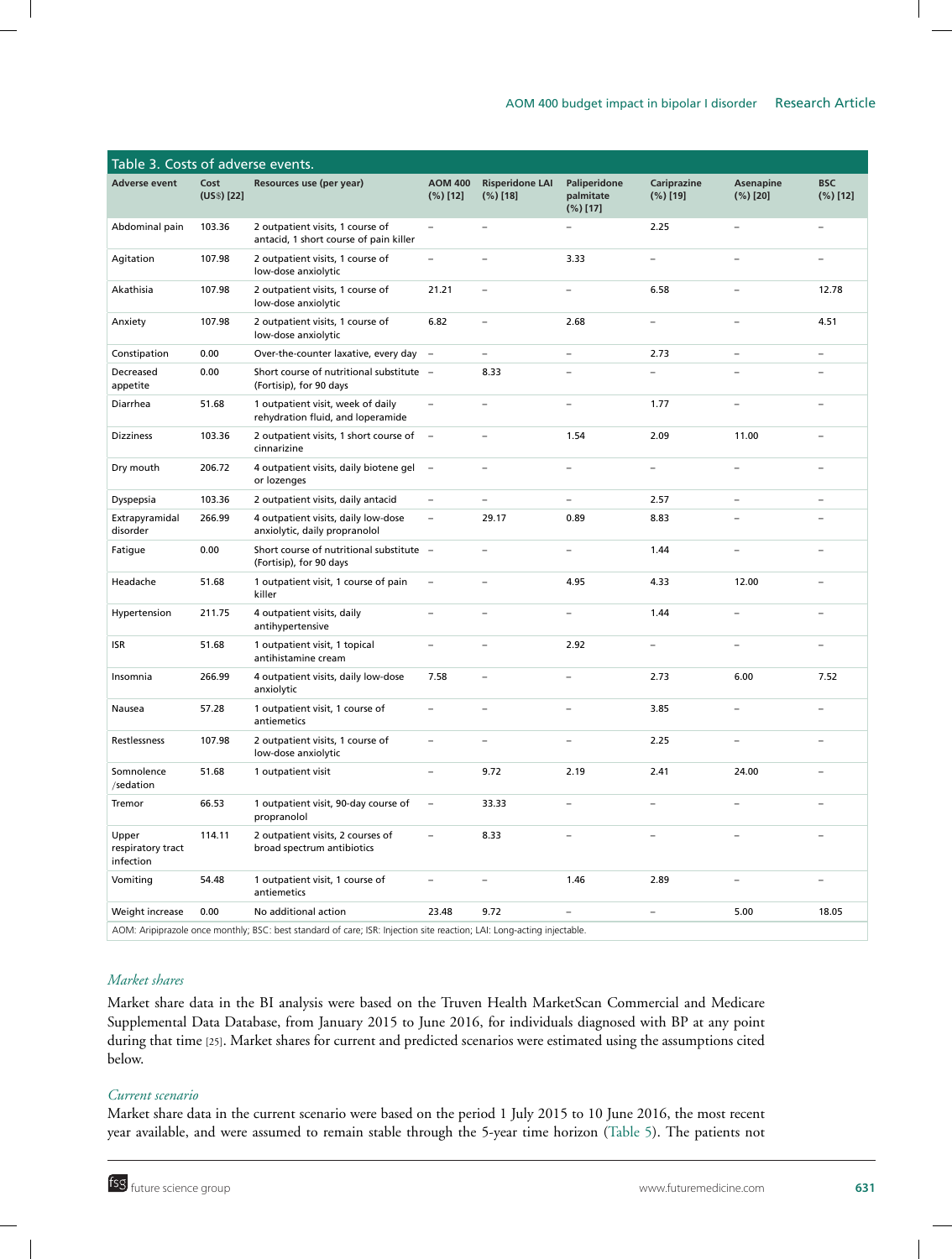### Research Article Augusto, Greene, Touya, Sweeney & Waters

| Table 4. Hospitalization costs.                                                                 |                                |                          |                                            |  |  |  |  |
|-------------------------------------------------------------------------------------------------|--------------------------------|--------------------------|--------------------------------------------|--|--|--|--|
| <b>Treatment</b>                                                                                | Proportion of patients [12,23] | Average cost (US\$) [24] | Total hospitalization cost per year (US\$) |  |  |  |  |
| <b>AOM 400</b>                                                                                  | 25.76%                         |                          | 1720                                       |  |  |  |  |
| Paliperidone palmitate <sup>†</sup>                                                             | 40.87%                         |                          | 2730                                       |  |  |  |  |
| Risperidone LAI                                                                                 | 33.17%                         | 6678.81                  | 2215                                       |  |  |  |  |
| Cariprazine                                                                                     | 31.75%                         |                          | 2120                                       |  |  |  |  |
| Asenapine                                                                                       | 31.75%                         |                          | 2120                                       |  |  |  |  |
| <b>BSC</b>                                                                                      | 51.20%                         |                          | 3420                                       |  |  |  |  |
| *Based on oral formulation because paliperidone palmitate is not approved for bipolar disorder. |                                |                          |                                            |  |  |  |  |

AOM: Aripiprazole once-monthly; BSC: Best standard of care; LAI: Long-acting injectable.

| Table 5. Market shares – current scenario.                                              |            |              |              |              |            |  |
|-----------------------------------------------------------------------------------------|------------|--------------|--------------|--------------|------------|--|
| <b>Treatment</b>                                                                        | Year 1 (%) | Year $2$ (%) | Year $3$ (%) | Year 4 $(%)$ | Year 5 (%) |  |
| <b>AOM 400</b>                                                                          | 0.59       | 0.59         | 0.59         | 0.59         | 0.59       |  |
| Paliperidone palmitate                                                                  | 2.09       | 2.09         | 2.09         | 2.09         | 2.09       |  |
| Risperidone LAI                                                                         | 0.70       | 0.70         | 0.70         | 0.70         | 0.70       |  |
| Cariprazine                                                                             | 0.04       | 0.04         | 0.04         | 0.04         | 0.04       |  |
| Asenapine                                                                               | 1.21       | 1.21         | 1.21         | 1.21         | 1.21       |  |
| <b>BSC</b>                                                                              | 95.37      | 95.37        | 95.37        | 95.37        | 95.37      |  |
| AOM: Ariginsepple once monthly: BCC: Best standard of case: LAI: Long active injectable |            |              |              |              |            |  |

AOM: Aripiprazole once-monthly; BSC: Best standard of care; LAI: Long-acting injectable.

| Table 6. Market shares – predicted scenario.                                            |                 |              |              |               |              |  |
|-----------------------------------------------------------------------------------------|-----------------|--------------|--------------|---------------|--------------|--|
| <b>Treatment</b>                                                                        | Year $1$ $\%$ ) | Year $2$ (%) | Year $3$ (%) | Year 4 $(\%)$ | Year $5$ (%) |  |
| AOM 400                                                                                 | 0.74            | 0.90         | 1.04         | 1.19          | 1.33         |  |
| Paliperidone palmitate                                                                  | 2.50            | 2.89         | 3.29         | 3.68          | 4.06         |  |
| Risperidone LAI                                                                         | 0.57            | 0.45         | 0.32         | 0.20          | 0.08         |  |
| Cariprazine                                                                             | 0.09            | 0.13         | 0.17         | 0.21          | 0.25         |  |
| Asenapine                                                                               | 1.48            | 1.76         | 2.03         | 2.29          | 2.56         |  |
| <b>BSC</b>                                                                              | 94.62           | 93.88        | 93.15        | 92.43         | 91.73        |  |
| AOM: Ariniprazolo onco monthly: RSC: Rest standard of care: LAI: Long-acting injectable |                 |              |              |               |              |  |

AOM: Aripiprazole once-monthly; BSC: Best standard of care; LAI: Long-acting injectable.

treated with one of the included drugs but with another treatment on the market were assumed to be receiving BSC. Therefore, the market share of BSC was calculated as 1 minus the sum of the other agents' market shares.

## *Predicted scenario*

The absolute difference in market share between 2015–2016 and 2014–2015 was added cumulatively each year to the market share data for 2015–2016 (considered Year 0) to estimate the market shares for each treatment in Years 1–5 (Table 6).

## **Results**

#### Base-case results

Paliperidone palmitate and asenapine were predicted to increase market share during the time horizon of the study, as was AOM 400, although with a lower yearly incremental increase (0.15% for AOM 400 vs 0.39 and 0.27% for paliperidone palmitate and asenapine, respectively). Cariprazine had an estimated yearly incremental increase in market share of 0.04%, while risperidone LAI was the only drug that had an estimated reduction of market share, of 0.13% every year (Table 5).

The total BI of the shift in market shares of maintenance monotherapy treatments for BP-I was US\$0.06 per member per month (PMPM) in Year 1, increasing to US\$0.26 PMPM by Year 5. The BI specific to AOM 400 increased from US\$0.02 in Year 1 to US\$0.09 in Year 5, while increases in paliperidone palmitate ranged from US\$0.05 to US\$0.23, increases in asenapine from US\$0.01 to US\$0.05, and increases in cariprazine from US\$0.00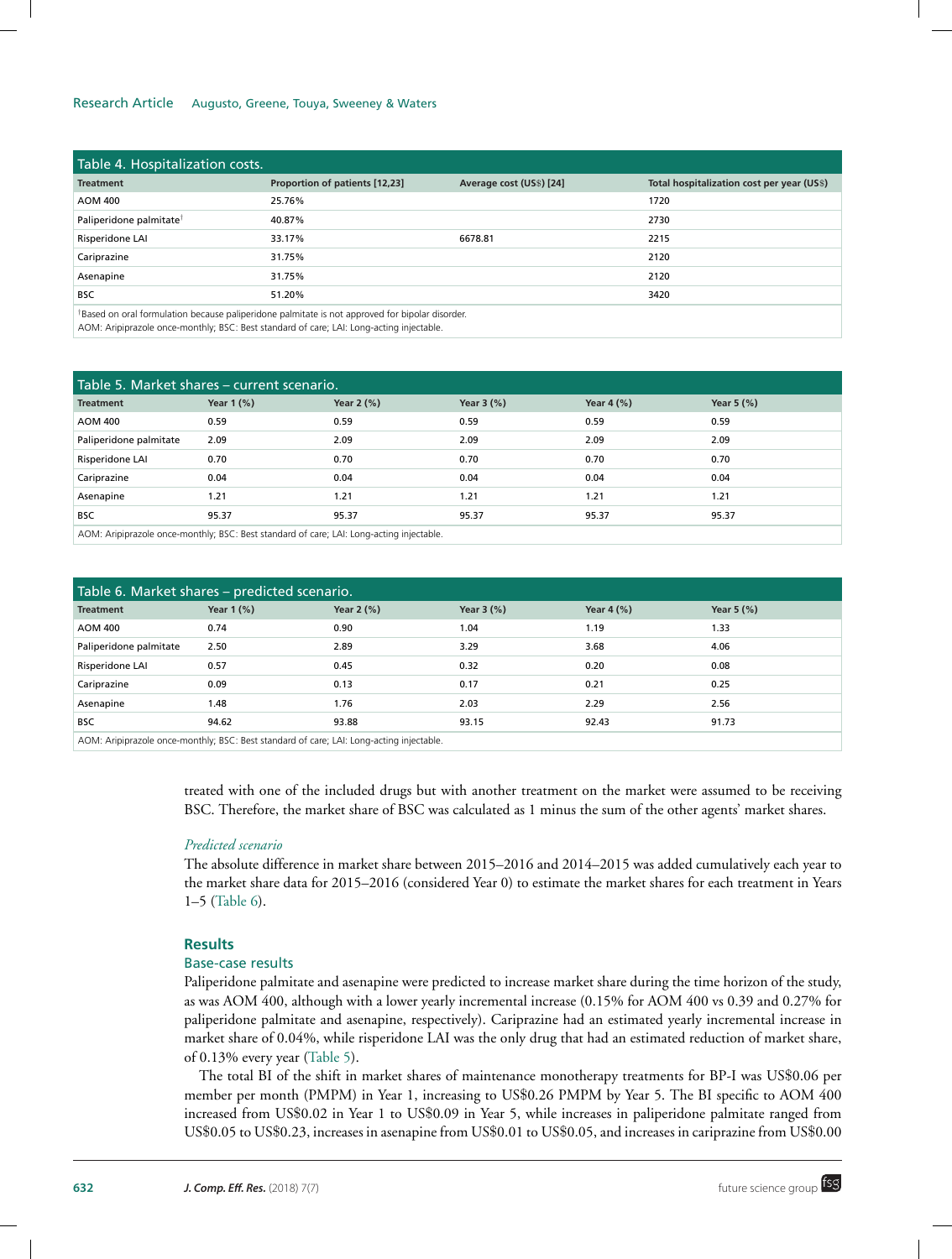

## **Figure 2. Incremental per member per month (PMPM) by treatment.**

AOM: Aripiprazole once-monthly; BSC: Best standard of care; LAI: Long-acting injectable.

|                      | Table 7. Budget impact of the shift in market shares from the current to the predicted scenario, by type of cost. |               |               |               |               |               |
|----------------------|-------------------------------------------------------------------------------------------------------------------|---------------|---------------|---------------|---------------|---------------|
|                      | Type of cost                                                                                                      | Year 1 (US\$) | Year 2 (US\$) | Year 3 (US\$) | Year 4 (US\$) | Year 5 (US\$) |
| Current scenario     | Treatment-related                                                                                                 | 5,011,837     | 4,729,693     | 4,729,693     | 4,729,693     | 4,729,693     |
|                      | Adverse events                                                                                                    | 233,881       | 233,881       | 233,881       | 233,881       | 233,881       |
|                      | Hospitalizations                                                                                                  | 20,222,328    | 20,222,328    | 20,222,328    | 20,222,328    | 20,222,328    |
|                      | Total per health plan                                                                                             | 25,468,046    | 25,185,902    | 25,185,902    | 25,185,902    | 25,185,902    |
|                      | Total per member                                                                                                  | 25.47         | 25.19         | 25.19         | 25.19         | 25.19         |
|                      | Total per member per month                                                                                        | 2.12          | 2.10          | 2.10          | 2.10          | 2.10          |
| Predicted scenario   | Treatment-related                                                                                                 | 5,766,873     | 6,122,388     | 6,802,536     | 7,472,216     | 8,131,668     |
|                      | Adverse events                                                                                                    | 233,032       | 232,196       | 231,374       | 230,563       | 229,766       |
|                      | Hospitalizations                                                                                                  | 20,174,206    | 20,126,836    | 20,080,201    | 20,034,283    | 19,989,067    |
|                      | Total per health plan                                                                                             | 26, 174, 111  | 26,481,420    | 27,114,110    | 27,737,062    | 28,350,501    |
|                      | Total per member                                                                                                  | 26.17         | 26.48         | 27.11         | 27.74         | 28.35         |
|                      | Total per member per month                                                                                        | 2.18          | 2.21          | 2.26          | 2.31          | 2.36          |
| <b>Budget impact</b> | Treatment-related                                                                                                 | 755,037       | 1,392,695     | 2,072,843     | 2,742,523     | 3,401,975     |
|                      | Adverse events                                                                                                    | $-849$        | $-1685$       | 2508          | $-3318$       | $-4116$       |
|                      | Hospitalizations                                                                                                  | $-48,122$     | $-95,492$     | $-142, 127$   | $-188,045$    | $-233,261$    |
|                      | Total per health plan                                                                                             | 706,065       | 1,295,518     | 1,928,208     | 2,551,160     | 3,164,599     |
|                      | Total per member                                                                                                  | 0.71          | 1.30          | 1.93          | 2.55          | 3.16          |
|                      | Total per member per month                                                                                        | 0.06          | 0.11          | 0.16          | 0.21          | 0.26          |

to US\$0.02, all PMPM. Corresponding decreases were noted in risperidone LAI (-US\$0.01 to -US\$0.6) and BSC (-US\$0.01 to -US\$0.06) (Figure 2).

The total BI results, categorized by the type of cost, are shown in Table 7. Treatment-related costs were responsible for an increase in BI, while costs related to hospitalization and management of AEs generated cost savings.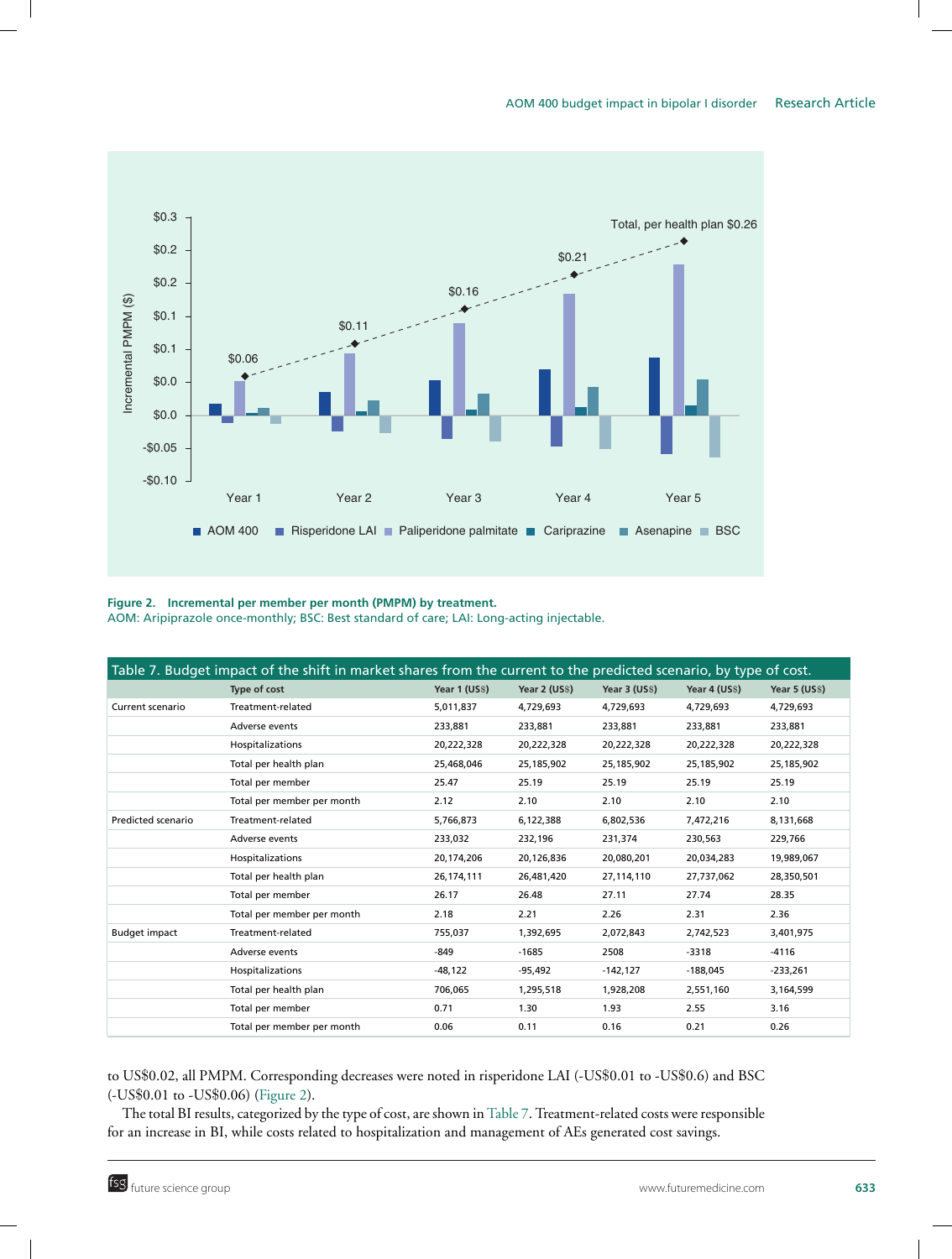#### **Discussion**

Long-acting injectable AOM 400 was recently approved for the maintenance monotherapy treatment of BP-I in adults in the USA, based on the results of a 52-week Phase III trial that demonstrated significant benefit for AOM 400 compared with placebo (NCT01567527) [12].

A BI analysis was performed from the US healthcare payer perspective to assess the impact of introducing AOM 400 as a maintenance monotherapy treatment of BP-I for a hypothetical health plan of 1,000,000 members. The analysis showed an increased uptake of AOM 400, paliperidone palmitate, asenapine and cariprazine as maintenance treatments for BP-I in the predicted scenario. With this predicted shift in market shares, the overall PMPM cost for all such treatments would increase from US\$0.06 in Year 1 to US\$0.26 in Year 5. Increases in paliperidone palmitate accounted for the majority of the overall PMPM increase, followed by AOM 400 and asenapine, with a smaller increase resulting from cariprazine. An increase in treatment-related costs in the predicted scenario was partially offset by reductions in hospitalization costs and costs related to management of AEs.

This is the first BI analysis of AOM 400 in BP-I and is one of the few BI studies published for any medication in BP-I in the US setting. This BI analysis has several limitations. We chose the branded agents that were approved and/or have a high market share to be included in the model. Paliperidone palmitate was included as a comparator even though it is not FDA approved for the treatment of BP; however, inclusion was warranted due to the high off-label use in this indication. The probability of any mood episode or relapse rate for AOM 400 and BSC was used as a proxy for hospitalization based on the AOM 400 Phase III study in maintenance monotherapy for BP-I, while probabilities for other agents were derived from a systematic literature review [12,23]. Further analysis would benefit from head-to-head trial data or observational data, which would inform the BP-I relapse rates. The adherence of patients to each intervention was not included in this analysis, due to the lack of adequate data. The hypothesized improvement of adherence with LAI treatments should be explored in future research. Because of the paucity of available data, it was also necessary to assume that all the patients with BP-I were eligible for maintenance treatment with the chosen comparators. We used the past change in rate as a predictor for the future change in rate. Since AOM 400 is already used in the market off-label, we were able to obtain that information readily. There is a limitation to this approach, as we may be underestimating the change in the market share of AOM 400 and overestimating the share of other off-label drugs. Market share data for paliperidone were based on off-label information and may not be reflective of real-world use. Similarly, market share data for cariprazine were based on limited evidence, as it was a more recent market entry. Only branded atypical antipsychotics were included in the model; unbranded agents for the treatment of BP-I were included in the BSC category and not broken out separately. Additional potential areas for further research include healthcare resource use in BP-I in the USA and consideration of the long-term effects of AEs beyond a 5-year-horizon.

In conclusion, this BI analysis predicted that utilizing AOM 400 as a maintenance monotherapy treatment of BP-I in adults would have a lower BI than paliperidone palmitate over a 5-year time horizon, and asenapine and cariprazine would also contribute to the overall estimated BI. Payers may wish to analyze their own data to assess which treatments are being utilized (both on- and off-label) for treatment of BP-I when making formulary decisions.

#### Acknowledgements

Prior presentation: poster presentation at the AMCP Nexus Meeting 2017, Dallas, Texas; 16–19 October 2017.

#### Financial & competing interests disclosure

This study was funded by Otsuka Pharmaceutical Development & Commercialization and Lundbeck. M Augusto is a full-time employee of PAREXEL International. M Greene, S Min Sweeney and H Waters are full-time employees of Otsuka Pharmaceutical Development & Commercialization, Inc. M Touya is a full-time employee of Lundbeck. The authors have no other relevant affiliations or financial involvement with any organization or entity with a financial interest in or financial conflict with the subject matter or materials discussed in the manuscript apart from those disclosed.

Editorial support for this manuscript was provided by Bill Wolvey of PAREXEL, which was funded by Otsuka Pharmaceutical Development & Commercialization and Lundbeck.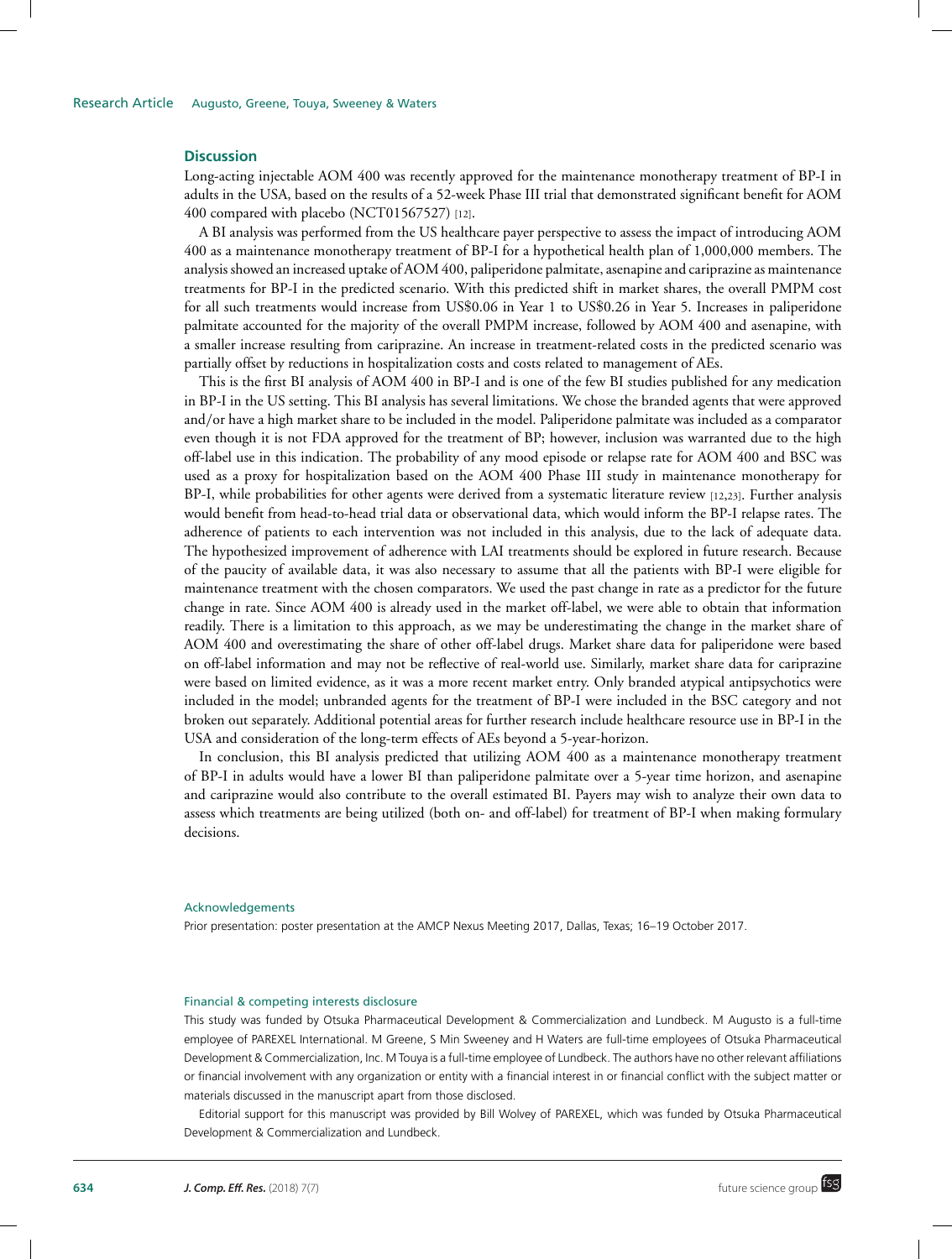#### Summary points

- Bipolar I disorder (BP-I) is recognized to be the most severe bipolar subtype.
- Aripiprazole once-monthly 400 mg/300 mg (AOM 400) is a depot formulation of aripiprazole recently approved as a maintenance monotherapy treatment of BP-I in adults.
- This study estimated the budget impact of AOM 400 in the maintenance monotherapy treatment of BP-I in adults, relative to treatment comparators, from a US healthcare payer's perspective in a hypothetical cohort of insured 1,000,000 members over a 5-year-time horizon.
- Budget impact analysis was used to assess the incremental impact of varying market shares of AOM 400, paliperidone palmitate, risperidone long-acting injectable, asenapine and cariprazine as a maintenance monotherapy treatment of BP-I in a current scenario, compared with a predicted scenario.
- The net result is a per member per month cost of US\$0.06 in Year 1 increasing to US\$0.26 in Year 5.
- Increases in paliperidone palmitate's market share accounted for the majority of the overall per member per month increase, followed by lower impact from AOM 400 and asenapine.
- The increase in treatment-related costs was partially offset by reductions in hospitalization costs and costs related to adverse event management.

#### Ethical conduct of research

The authors state that they have obtained appropriate institutional review board approval or have followed the principles outlined in the Declaration of Helsinki for all human or animal experimental investigations. In addition, for investigations involving human subjects, informed consent has been obtained from the participants involved.

#### Open access

This work is licensed under the Attribution-NonCommercial-NoDerivatives 4.0 Unported License. To view a copy of this license, visit http://creativecommons.org/licenses/by-nc-nd/4.0/

#### **References**

- 1. American Psychiatric Association. *Diagnostic and Statistical Manual of Mental Health Disorders, DSM-5* (5th Edition). American Psychiatric Association, Arlington, VA, USA (2013).
- 2. Geddes JR, Miklowitz DJ. Treatment of bipolar disorder. *Lancet* 381(9878), 1672–1682 (2013).
- 3. Blanco C, Compton WM, Saha TD *et al.* Epidemiology of DSM-5 bipolar I disorder: results from the National Epidemiologic Survey on alcohol and related conditions – III. *J. Psychiatr. Res.* 84, 310–317 (2017).
- 4. Merikangas KR, Jin R, He JP *et al.* Prevalence and correlates of bipolar spectrum disorder in the world mental health survey initiative. *Arch. Gen. Psychiatry* 68(3), 241–251 (2011).
- 5. Cloutier M, Greene M, Guerin A, Touya M, Wu E. The economic burden of bipolar I disorder in the United States in 2015. *J. Affect. Disord.* 226, 45–51 (2017).
- 6. Gianfrancesco FD, Sajatovic M, Rajagopalan K, Wang RH. Antipsychotic treatment adherence and associated mental health care use among individuals with bipolar disorder. *Clin. Ther.* 30(7), 1358–1374 (2008).
- Lage MJ, Hassan MK. The relationship between antipsychotic medication adherence and patient outcomes among individuals diagnosed with bipolar disorder: a retrospective study. *Ann. Gen. Psychiatry* 8, 7 (2009).
- 8. Gigante AD, Lafer B, Yatham LN. Long-acting injectable antipsychotics for the maintenance treatment of bipolar disorder. *CNS Drugs* 26(5), 403–420 (2012).
- 9. Samalin L, Nourry A, Charpeaud T, Llorca PM. What is the evidence for the use of second-generation antipsychotic long-acting injectables as maintenance treatment in bipolar disorder? *Nord. J. Psychiatry* 68(4), 227–235 (2014).
- 10. US FDA. Abilify (Aripiprazole) tablets (2002). www.accessdata.fda.gov/drugsatfda docs/nda/2002/21--436 Abilify.cfm
- 11. Keck PE, Jr., Calabrese JR, Mcintyre RS *et al.* Aripiprazole monotherapy for maintenance therapy in bipolar I disorder: a 100-week, double-blind study versus placebo. *J. Clin. Psychiatry* 68(10), 1480–1491 (2007).
- 12. Calabrese JR, Sanchez R, Jin N *et al.* Efficacy and safety of aripiprazole once-monthly in the maintenance treatment of bipolar I disorder: a double-blind, placebo-controlled, 52-week randomized withdrawal study. *J. Clin. Psychiatry* 78(3), 324–331 (2017).
- 13. Abilify Maintena<sup>(B)</sup> (Aripiprazole). Prescribing information. Otsuka Pharmaceutical Co. Ltd, Tokyo, Japan (2017). www.otsuka-us.com/media/static/Abilify-M-PI.pdf
- 14. Augusto M, Greene M, Touya M, *et al.* Cost–effectiveness of long-acting injectable aripiprazole once-monthly 400 mg in bipolar I disorder in the USA. *J. Comp. Eff. Res.* 7(7), 637–650 (2018).